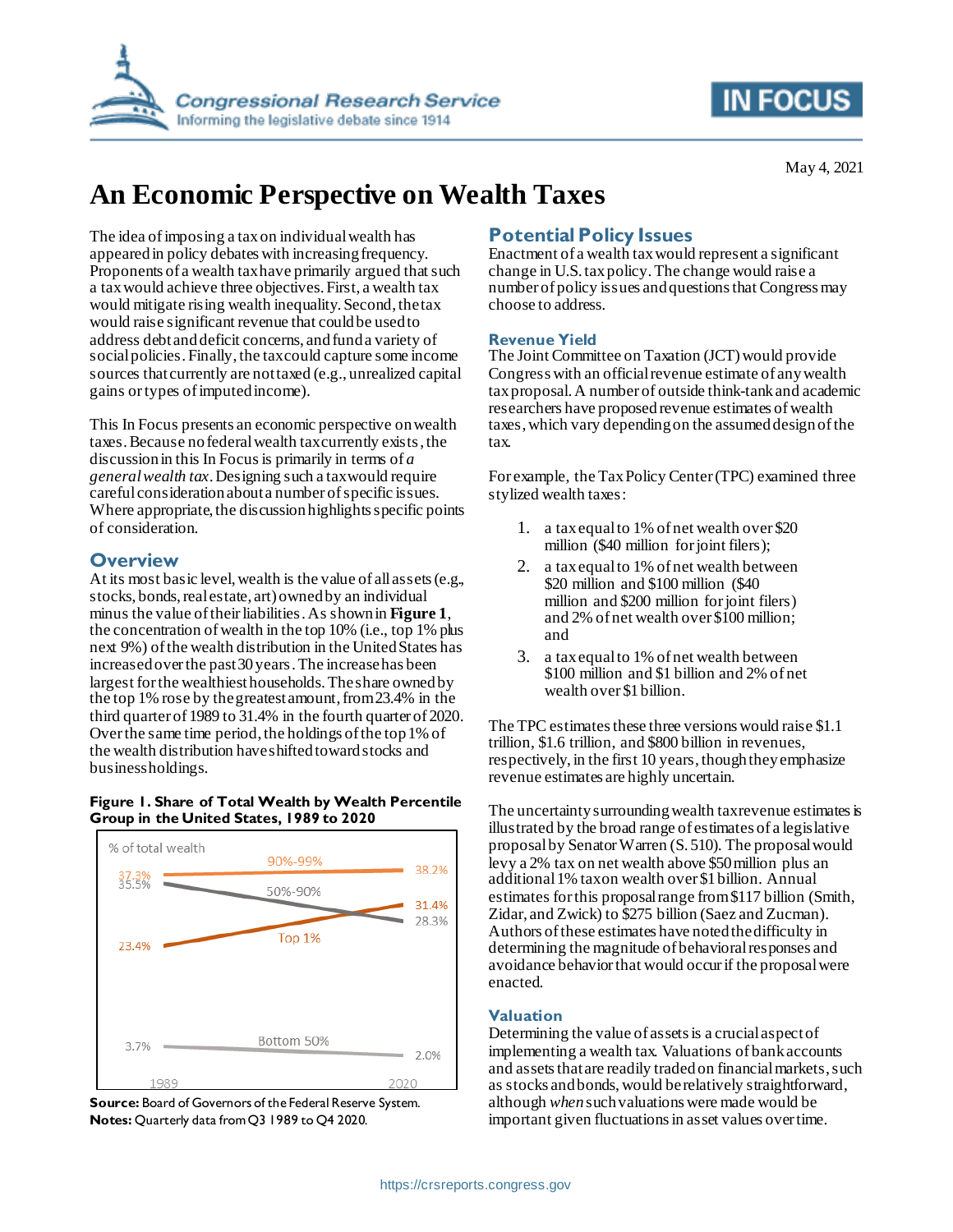Valuation of land and structures within the United States could also likely be accomplished in a reasonable fashion given the prevalence of state and local property taxes, and templates provided by private companies that provide estimates of market values for real estate. Valuation of land and property held abroad may be more difficult from an administrative and verification perspective.

Not all assets have a readily available market value. For example, the majority of U.S. businesses are privately held (e.g., partnerships, sole proprietorships, S corporations, LLCs). For items such as fine art, wine, antique cars, jewelry, and other collectables, there is often not a liquid market that can be referenced for valuation purposes. Valuing intangible assets (patents, copyrights, etc.) could be one of the more difficult aspects of levying a wealth tax.

Still, there may be practical approaches to consistently, if not accurately, applying values to many assets for tax purposes. Saez and Zucman highlight that Section 409A of the Internal Revenue Code provides a potentialframework for valuing privately held businesses under a wealth tax, and that the IRS already collects data on private businesses. Likewise, Saez and Zucman point out that collectables are often insured,which requires a valuation be made, and that such assets are a rather small share of total wealth.

Some issues with assetvaluationorsituations where the tax due exceeds the taxpayer's liquid assets could be addressed using some form of retrospective taxation. This could be especially useful where determining the true value is difficult (patents, copyrights, etc.) or when a taxpayer's wealth is primarily in illiquid or non-income producing assets. SenatorWyden proposed a type of retrospective tax mechanism in the  $115<sup>th</sup>$  Congress (as part of his mark-tomarket capital gains proposal).

#### **Avoidance and Evasion**

One of the key drivers of the range of estimated revenue yields presented earlier is the degree of avoidance included in the estimates. Since the United States does not have a wealth tax, these estimates are generally drawn from U.S. estate tax data or from the experiences of other countrieswith estimates of avoidance(measured as a reduction in the tax base)ranging from the midteen percentages up to the midforty percentages. However, research by Saez and Zucman highlights the role third-party reporting has had in reducing wealth taxavoidance in other countries, and suggests that with careful design, avoidance rates at or below the lower end of this range could possibly be achieved.

Internal Revenue Service (IRS) estimates of the tax gap (the difference between taxes owed and taxes voluntarily paid) may offer insight into how the design of a wealth tax could limit avoidance or evasion opportunities. In particular, IRS estimates highlight the importance that third-party reporting could have on the rate of noncompliance. In their most recent tax gap study (covering tax years 2011-2013), the IRS found that third-party reporting reduced the noncompliance rate by over two-thirds (from 55% to 17%). A recent working paper by Guyton et al., however, suggests that these estimates may underestimate noncompliance at the top of the income distribution, as they are unlikely to fully account for taxevasion through offshore accounts and pass-through businesses.

In addition to third-partyreporting, several general design aspects could limit avoidance or evasion. All else equal, a broader measure of taxable wealth would offer fewer avoidance opportunities. However, the current estate tax offers some insights into planning techniques that could be used to reduce wealth that would otherwise be subject to a wealth tax. These estate tax planning techniques include the use of family trusts, donor-advised funds, and related-party loan agreements. Such tax-planning techniques may warrant attention when designing a wealth tax. Additionally, if a goal of a wealth tax is to target income that escapes taxation under the income tax, there is the potential for the tax on an asset to be greater than the income produced by the asset—creating an effective *income tax rate* greater than 100%—unless wealth taxrates are low.

#### **Constitutionality**

This In Focus presented an economic perspective onkey policy issues surrounding a wealth tax. It is equally important to consider whether such a federal tax is permissible under the U.S. Constitution,which requires that a "direct tax"—which some legal scholars contend a wealth tax is—be apportioned among states according to population. There is considerable debate among legal scholars on this issue. For more information on legal aspects of taxation, see CRS Report R46551, *The Federal Taxing Power: A Primer*, by Milan N. Ball.

**Mark P. Keightley**, Specialist in Economics **Donald J. Marples**, Specialist in Public Finance

**IF11823**